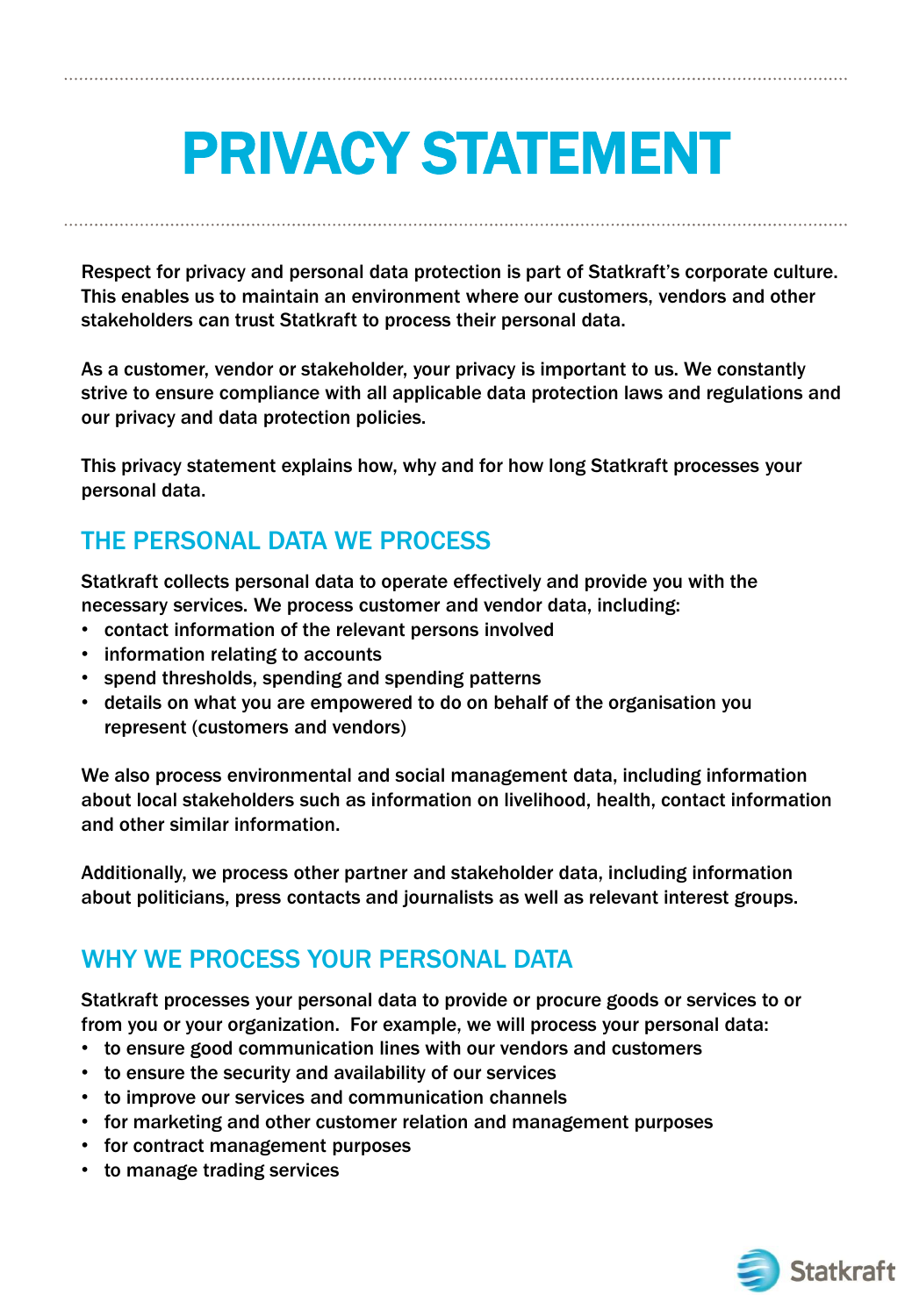- for communication and social media purposes
- for audit, control and review purposes
- for emergency response purposes
- for due diligence purposes
- for procurement purposes
- for recruitment purposes

## HOW WE COLLECT YOUR PERSONAL DATA

We collect your personal data from different sources. You provide some of this data directly through a customer or vendor relationship. Other data is collected from your activities as a customer, vendor or other stakeholder. We also obtain data from other sources.

Here are some situations where we process your personal data:

Information provided by you, such as:

- when you enter into contracts or agreements with us
- when you submit forms to us
- when you access our webpages or use our social media platforms
- when you establish a customer or vendor account with us
- when you send us emails or contact us through other means

Information we receive from your activities as a customer, vendor or other stakeholder, such as:

- your use of our trading portals
- your use of our webpages
- when you order goods or services from us

Information gathered from third parties, such as:

- public authorities
- credit institutions
- other publically available information

### RETENTION OF YOUR PERSONAL DATA

Statkraft retains personal data for as long as necessary to fulfil the purposes for collection. Your personal data will be stored and deleted in accordance with applicable laws.

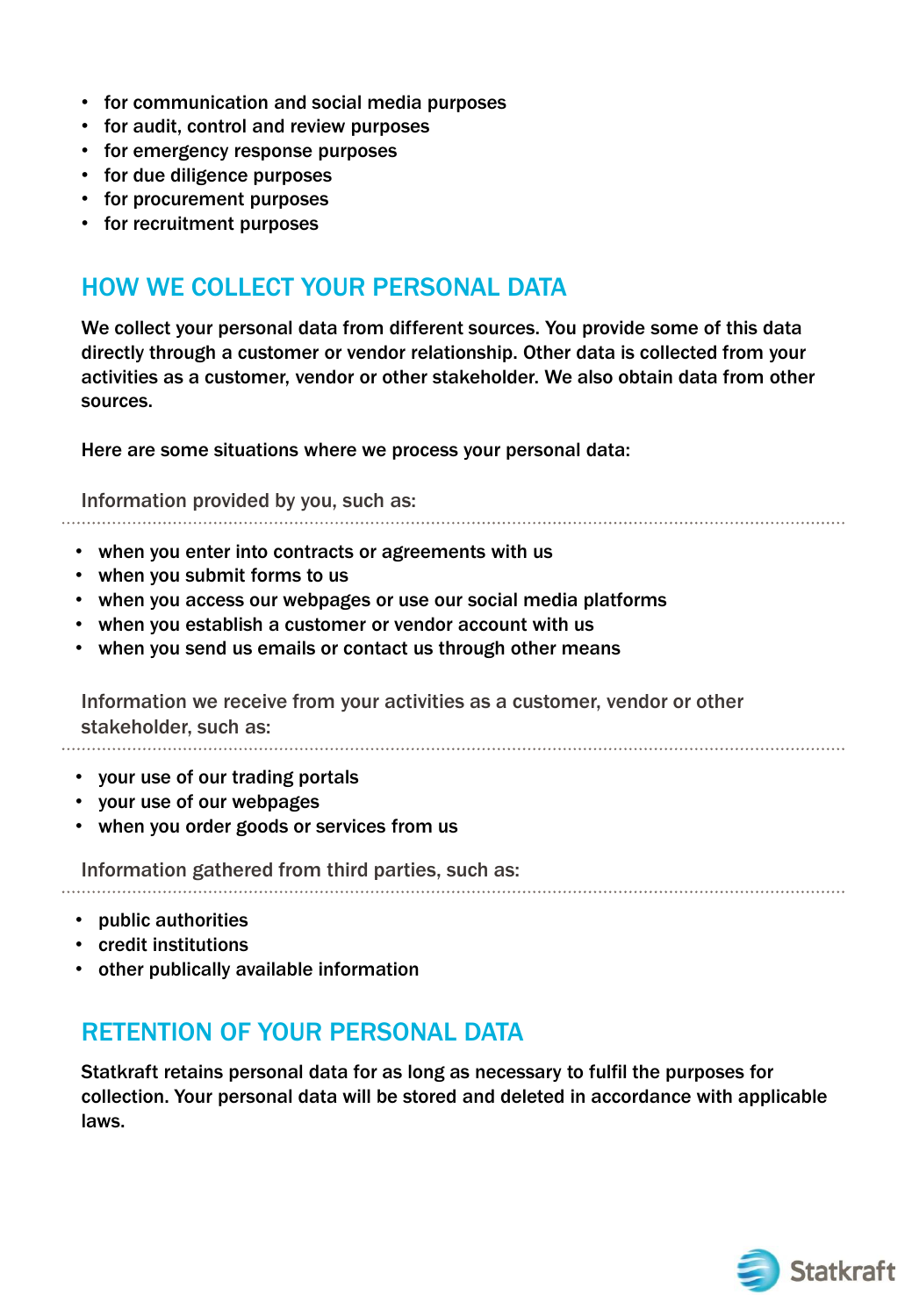## REASONS WE SHARE YOUR PERSONAL DATA

We share your personal data with:

#### Other companies in the Statkraft group

To the extent it is necessary for fulfilling any of the purposes above, your data is shared with other companies in the Statkraft group.

Statkraft is currently implementing Binding Corporate Rules (BCR). The BCR will establish a legal basis for intra-group transfer of personal data outside the EU/EEA and will be binding for the entire Statkraft group.

#### Vendors

We use a number of vendors who provide services such as IT services and support, cloud services, etc. We may allow such vendors to access/receive your personal data to the extent relevant to deliver these services.

We will ensure adequate data processing agreements with our suppliers for the purpose of protecting your privacy. When processors outside of the EU/EEA are used, we will ensure that a legal basis for the transfer of personal data exists.

#### Public authorities

We will also disclose your personal data where required by law, by order or requirement of a court, administrative agency or government tribunal or in response to legal process.

## HOW WE SECURE YOUR PERSONAL DATA

Statkraft is committed to protecting the security of your personal data.

- We manage information so it is accurate, readily available and handled in accordance with its sensitivity.
- We use a variety of security technologies and information security procedures to help protect your personal data from unauthorized access, use or disclosure.
- We limit access to your personal data to only personnel or third parties who are tasked with processing this data on Statkraft's behalf. These parties are subject to strict requirements regarding confidentiality and Statkraft can implement disciplinary actions or terminate the agreement if these conditions are not met.

## WHO IS RESPONSIBLE FOR YOUR PERSONAL DATA

Statkraft AS is the controller and is responsible for the main decisions about the purposes and means of the processing of your personal data. The various Statkraft subsidiaries are responsible for selected processing activities within their sphere of control.